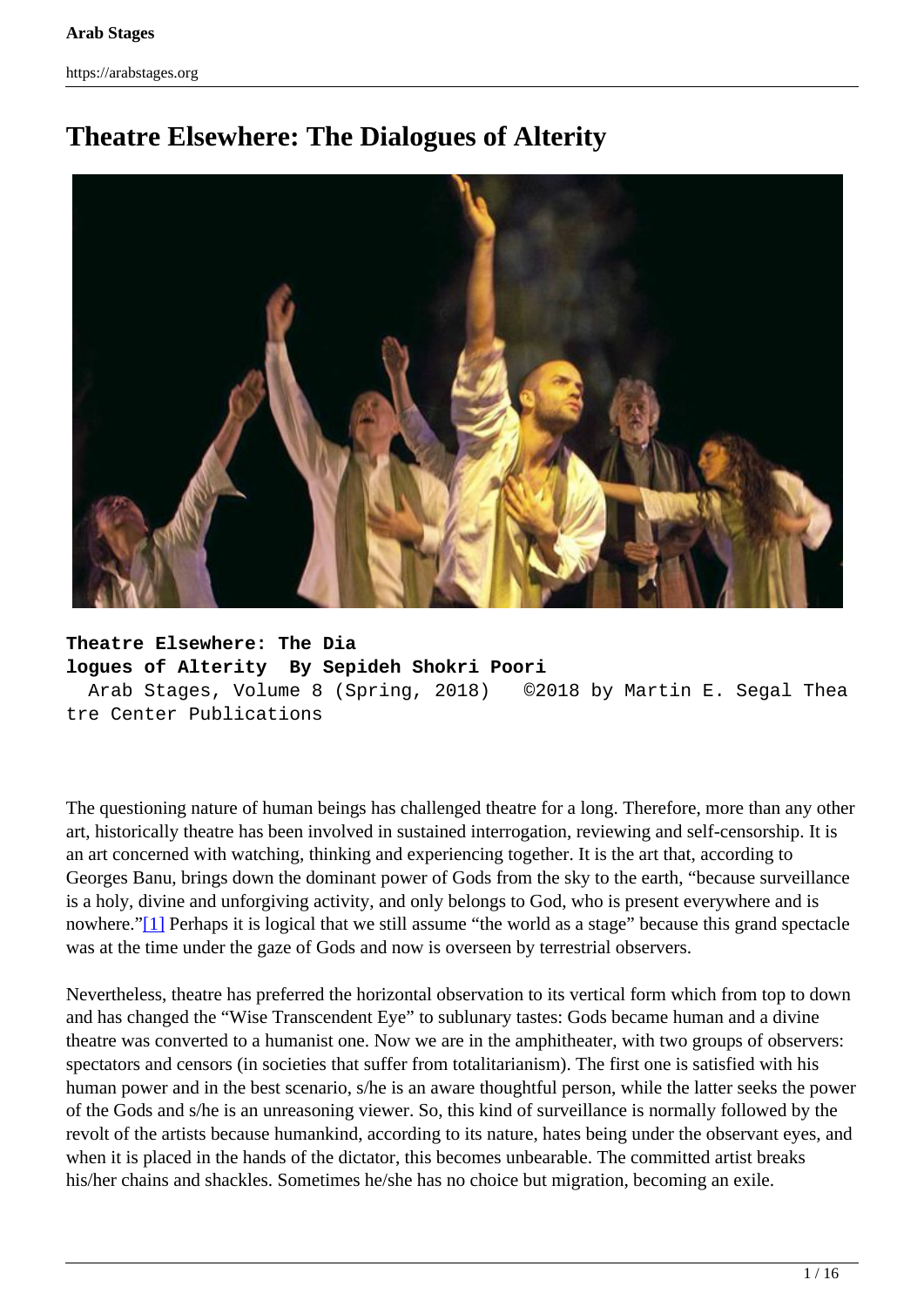In the dialogic space of theatre, how can art operate effectively in a new space and in another language? How can theatre discover a universal language through new performing methods? These are some of the questions that I want to consider in this essay. First, I will explain the word "exile" and some of the leading artists in this situation; second, I will consider the works of some Iranian artists in exile.

# **Exile**

If we consider immigration as a voluntary migration, *exile* instead suggests forced separation. Etymologically, the word exile refers to distance, separation and "earthly life" versus "heavenly life." According to the Greeks, exile meant to live outside the homeland, withdrawal from one's birthplace, and implicitly the loss of oneself. This distinction between elsewhere and homeland, alien and domestic was one of the basic elements of Greek culture and its literature and mythology replete with examples of the hero's journey. What is interesting about land and exile is the word *Nostos,* which means "returning" in Greek. Thus, the story of Ulysses in the *Odyssey* and his ten-year exile finds another meaning: forgetfulness or in other words "forget to go back home." In part of the *Odyssey* we read that Lotophages (meaning the *Lotus Eaters*) fed some companions of Ulysses with lotus flowers whose taste caused forgetfulness. This amnesia was the concept of "forgetting the land" and was the basis of exile.

In Ferdowsi's *Shahnameh*[2] (???????) we have also seen the theme of exile in which Siavash (?????) seeks asylum in Turan (?????): Siavash who hates war and bloodshed went to Jeyhoon (?????), the land of Afrasiab (????????).

However, his situation is different from that of Ulysses; he has no companions, nor does he try to find forgetfulness. Instead, he looks for a land where he is safe from persecution, in other words, he seeks freedom.

It is important to remember that in mythology, the journeying hero, as an errant traveler, seeks sacred purposes; he suffers pain to achieve immortality, while in contemporary literature the search by characters or author is not to discover divine reasons but for a better life. Milan Kundera is an example of the exiled writers who has chosen France as his homeland. He not only deserted his birthplace but also changed the language of his writing. The best description about Kundera is from Vera Linhartova, the Czech poet, who says: "I chose to live where I want but I chose also my language, because any writer is not caught nor imprisoned by a language. This is an emancipatory phase."[3]

# **Theatre**

The word *theatre* implies observing. Performing art is an agreement with the audience; it is a live and ephemeral art, which finds meanings in the presence of others. Consequently, the experience of being in theatre is a time-space skill that can be followed by the critical ability of spectator. By this definition, theatre more than any other arts will be monitored and censored, because it can potentially serve and betray dominant thoughts and power:

"Theater in every period has the power to overthrow and has always been a cause of fear and apprehension for lawmakers. [...] Theater, an art that arose simultaneously with the formation of the Cité, is the base of the social organization. For this reason, more than any other art forms in the history of the arts, it has been sentenced to censorship." [4]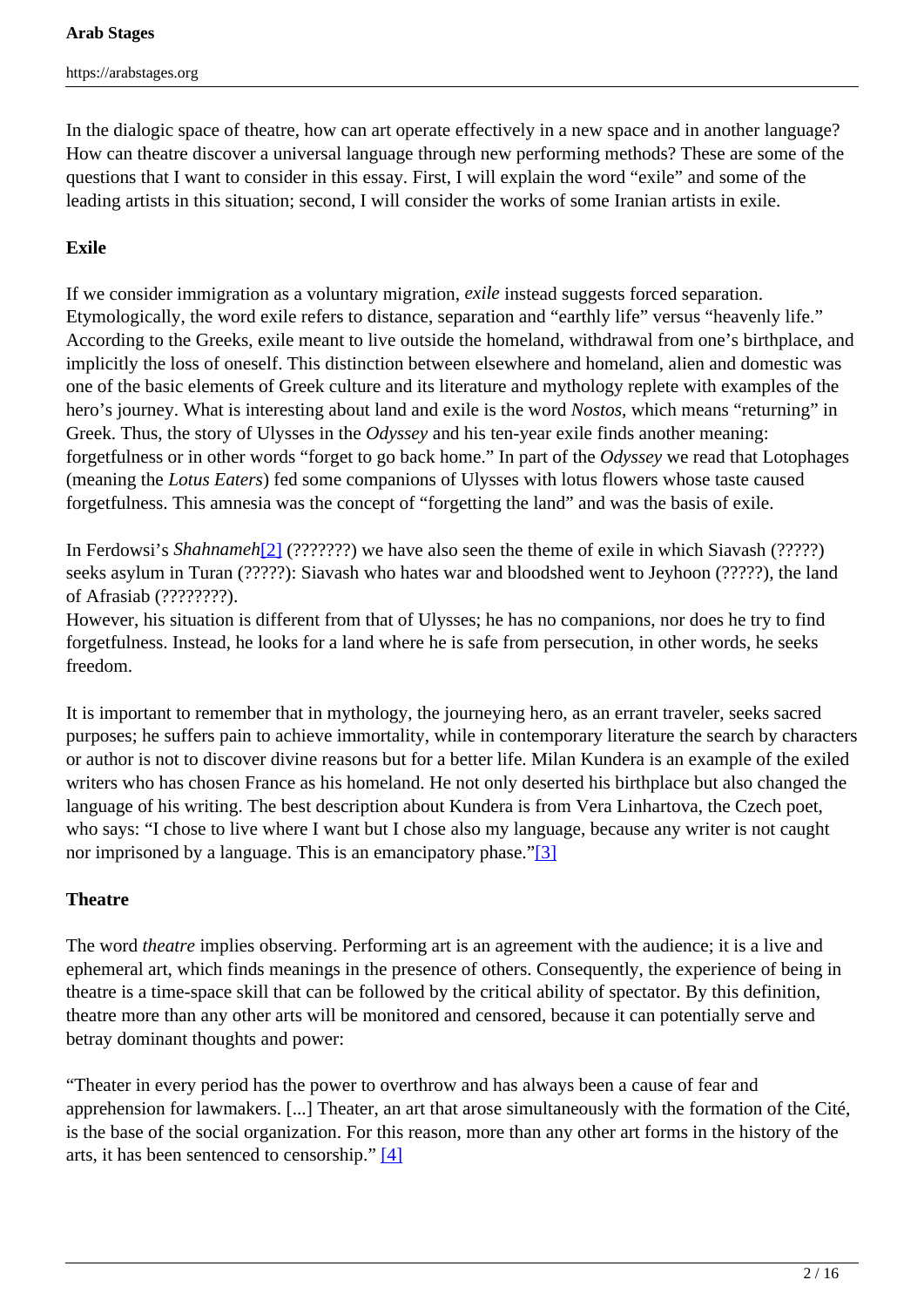Now the question arises as to how the exiled artists who have different socio-cultural and linguistic identities can connect with the audience in another location? If, according to Aristotle in the *Poetics*, the dialogue is one of the six elements of tragedy, then how can theatre in exile achieve this important goal? To answer this question, first I will introduce some influential figures in the history of theatre and their efforts to create a universal theatrical language.

# **Métèque**

Métèque in ancient Greek refers to someone who had settled somewhere else, namely Athens. With this description, the most famous métèque among philosophers was Aristotle. He was one of the first émigrés: A Macedonian who taught and studied in Athens. Interestingly, he was not given certain rights that were reserved for Greeks. For example, to own the school where he taught philosophy was impossible for him. This classification and lack of access to all the benefits of a free Greek citizen could also be seen in the theatre: only male Greek citizens, including middle-class men, women and the foreign visitors to Athens, were allowed to participate in theatrical occasions like Dionysian festivals.

Due to the events of the twentieth century such as the rise of Nazism, Fascism, two World Wars, the Holocaust and the increment of totalitarian regimes, this century experienced unprecedented migration and exile. In theatre, perhaps one of the most important victims of dictatorship was Vsevolod Meyerhold. He was a challenger of naturalistic theatre who emphasized biomechanics (physical movements and an iconic style of acting) and formed a new expressionist acting method. Meyerhold, because of his resistance against Stalin and social realism, was captivated and tortured in prison until sentenced to death. Meyerhold did not have a chance to go into exile, while some other artists, including Bertolt Brecht, feared a similar fate and chose the exile.

# **Bertolt Brecht and** *Dialogues of exiles*

# *Know that he is still alive. Just this.***[5]**

--Bertolt Brecht, *Dialogues d'exilés.*

In May 1933 the Nazis burned all the works of Brecht in a public square in Berlin, though Brecht and his wife had left the country for an unknown destination. Exile for Brecht began in 1933: he first went to Prague, then to Vienna and Zurich. His next destination was Denmark and from there to Paris and a trip to London. By 1935 when the Nazi regime denied his German nationality, he went to Moscow and finally went to New York where he remained until 1936. Brecht's next destination was California where he resided from 1941 to 1947. At last, because of McCarthyism, he was forced to flee the United States. He returned to Switzerland, but the Allies canceled his visa. He stayed in the Czech and Slovak Republics for a while and finally, after years of exile, he came back to East Germany in 1949 where he founded *Berliner Ensemble* with his wife. In 1950, Brecht acquired Austrian citizenship; he had been from 1935 in statelessness situation.

Brecht was able to write many of the world's most important dramatic works in exile, such as: *The Life of Galileo*, *Mother Courage and Her Children*, *The Good Person of Szechwan*, *Mr. Puntila and His Man Matti*, and *Dialogue of Exiles*. Undoubtedly, *Dialogue of exiles* is the most concrete work of Brecht in which exile, banishment, identity, and abuse of power are discussed. The initial part of the book begins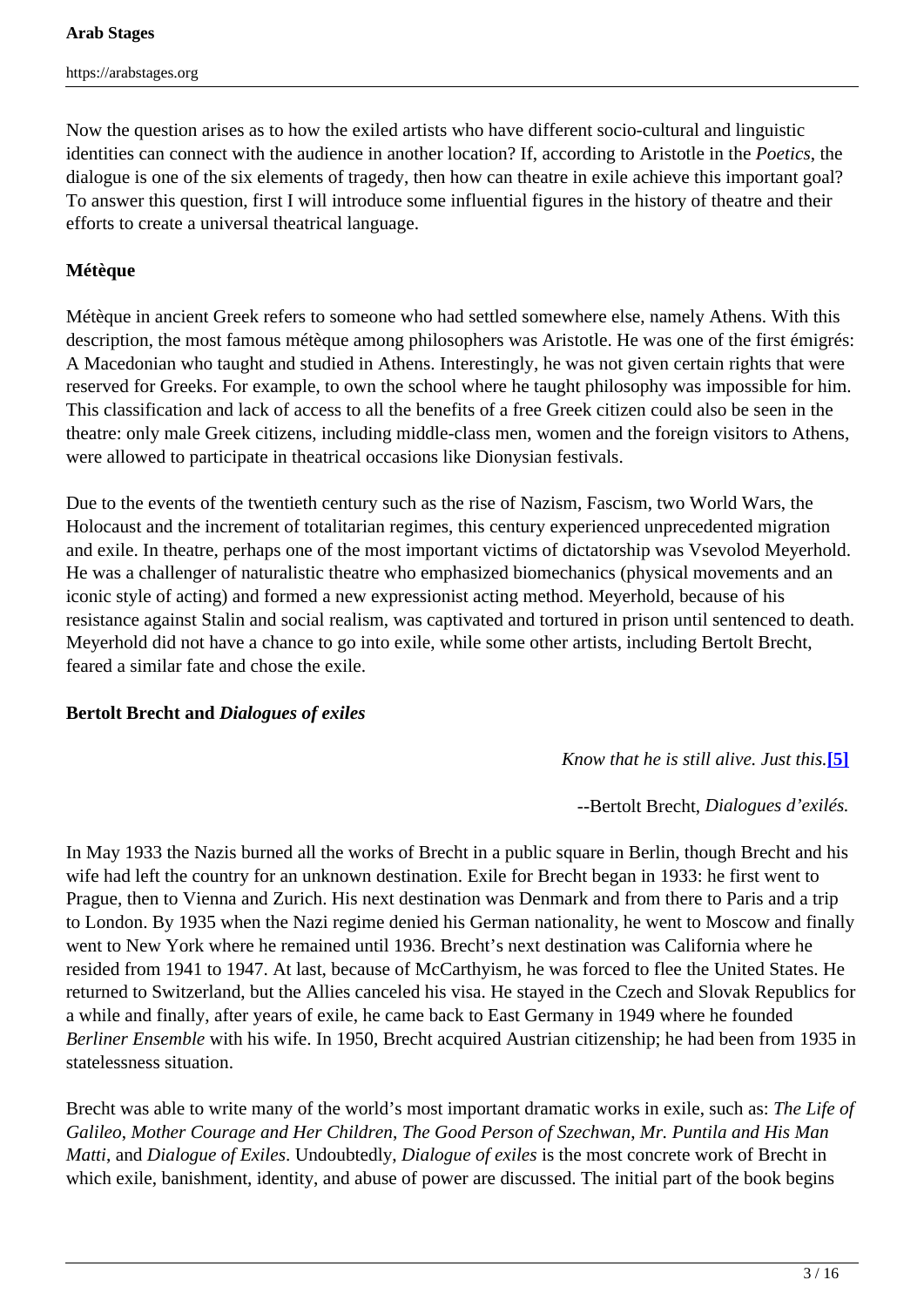with these sentences which report the mental conflicts of Brecht in this forced migration:

"In this country, beer is not beer, but cigars are not cigars either, it is balanced; however, to enter the country, you need a passport that is a passport. The passport is the noblest part of the man. Moreover, a passport is not made as simply as a man. One can make a man anywhere, the most distractedly of the world and without reasonable motive; a passport, never. Thus, the value of a good passport is recognized, while the value of a man, however great, is not necessarily recognized."<sup>[6]</sup>

#### **Samuel Beckett, writing in another language**

*You must go on. I can't go on. I'll go on.* **[7]**

-- Samuel Beckett, *L'innommable*.

French was the language chosen by this well-known playwright rather than English, his mother tongue. Writing in another language means ignoring the Babylonian nightmare, having the power of choice, and forgetting the power of God that prevents you from creativity, emancipation and, liberation. The writer who writes in another language, an artist who creates in another language and a spectator who sees in the other languages, are all the eternal destroyers of the Babylonian Tower: they open their arms to diversity, multiplicity and alterity. In *Serendipities*, Eco says "It is obvious that tradition focused on the story in which the existence of a plurality of tongues was understood as the tragic consequence of the confusion after Babel and the result of a divine malediction."[8]

Beckett lived in Paris from 1938 onward and after 1939 he wrote entirely in French. The war and his migration were important elements in his work. The succinct vision and the connection between life and death are some characteristics of Samuel Beckett's theatre. *Waiting for Godot*, *Malone Dies*, and *Happy Days* demonstrate Beckett's philosophy. By writing in another language, he frees himself from the limitations of the particular emotions that his mother tongue brings with it:

"In order to free himself from the oppressive, ambivalent and tormented relationship with his mother, he not only left her, as well as his mother-tongue English, but he also left his country to emigrate to France. Moreover, it was only when he learned French that he could write and create more freely. It was only after the death of his mother that he translated his writings into English, after having written them in the newly adopted French language." [9]

After the post-revolutionary years (1979), many Iranian artists have been forced into exile or immigration; among them were Susan Taslimi (???? ??????), Hamid-Reza Javdan (??????? ??????), Reza Jafari (??? ?????), Soheil Parsa (???? ?????), Bahram Beyzaie (????? ??????), Shahrokh Moshkin-Ghalam (????? ????? ???) and Niloofar Beizai (?????? ??????). I propose to examine the effect of exile upon their work.

#### **Susan Taslimi**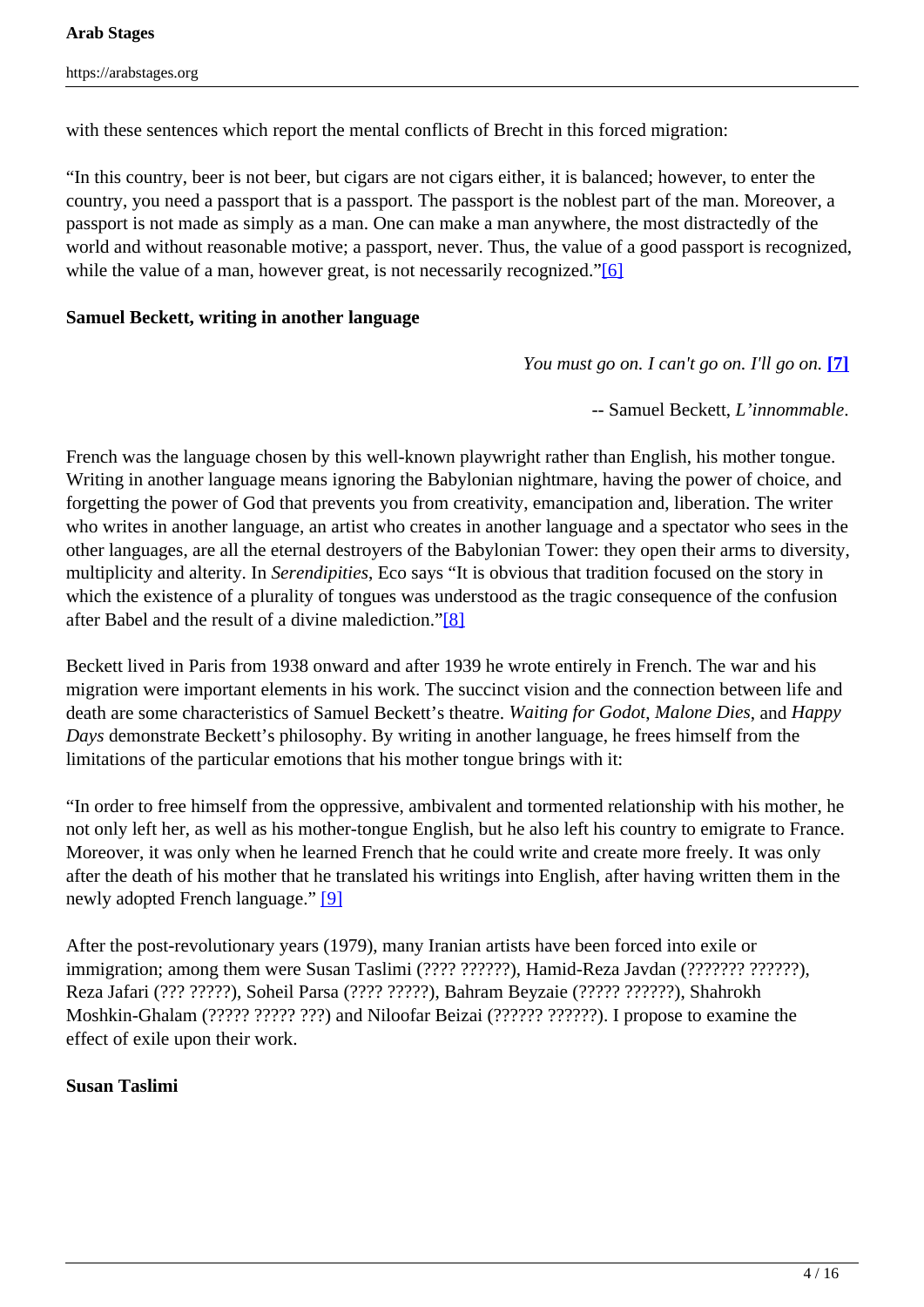![](_page_4_Picture_2.jpeg)

Susan Taslimi, *Medea,* 1999, Sweden. Photo: BBC Persian.

Sussan Taslimi, who has lived in Sweden since 1989, uses Iranian/Oriental methods in creating Swedish theatrical work. In one of her influential works, *Medea*, Taslimi worked on the subject of migration: Medea was also an immigrant; she left her land and fell in love with his father's enemy. The author reports:

"I approached Medea's personage through the Eastern Theatre. In a narrative way. Using a few masks, I played every seven of the roles I played. I put all my strength in the language so that my audience understood me. There were practically no immigrant players on the stage of the Swedish theater at that time. I was probably the first one. Today, with the increase in immigrant numbers in Sweden, this will be normal."[10]

The myth of Medea has a great power to adapt to contemporary questions: A Black Medea who stands against slavery, a feminist Medea who is the antithesis of Jason and the patriarchal tradition, the Medea complex which involves killing her own children, and a contemporary Medea who speaks for marginalized classes. Therefore, Taslimi's choice of this personage is not without consideration: This migrating Medea who is not far from her performer geographically (in Greek mythology, she is from Georgia) was shown on the Swedish stage by combining masks and narration. This was an important representation that guaranteed the future appearance of Taslimi works in Swedish theatres.

# **Hamid Reza Javdan**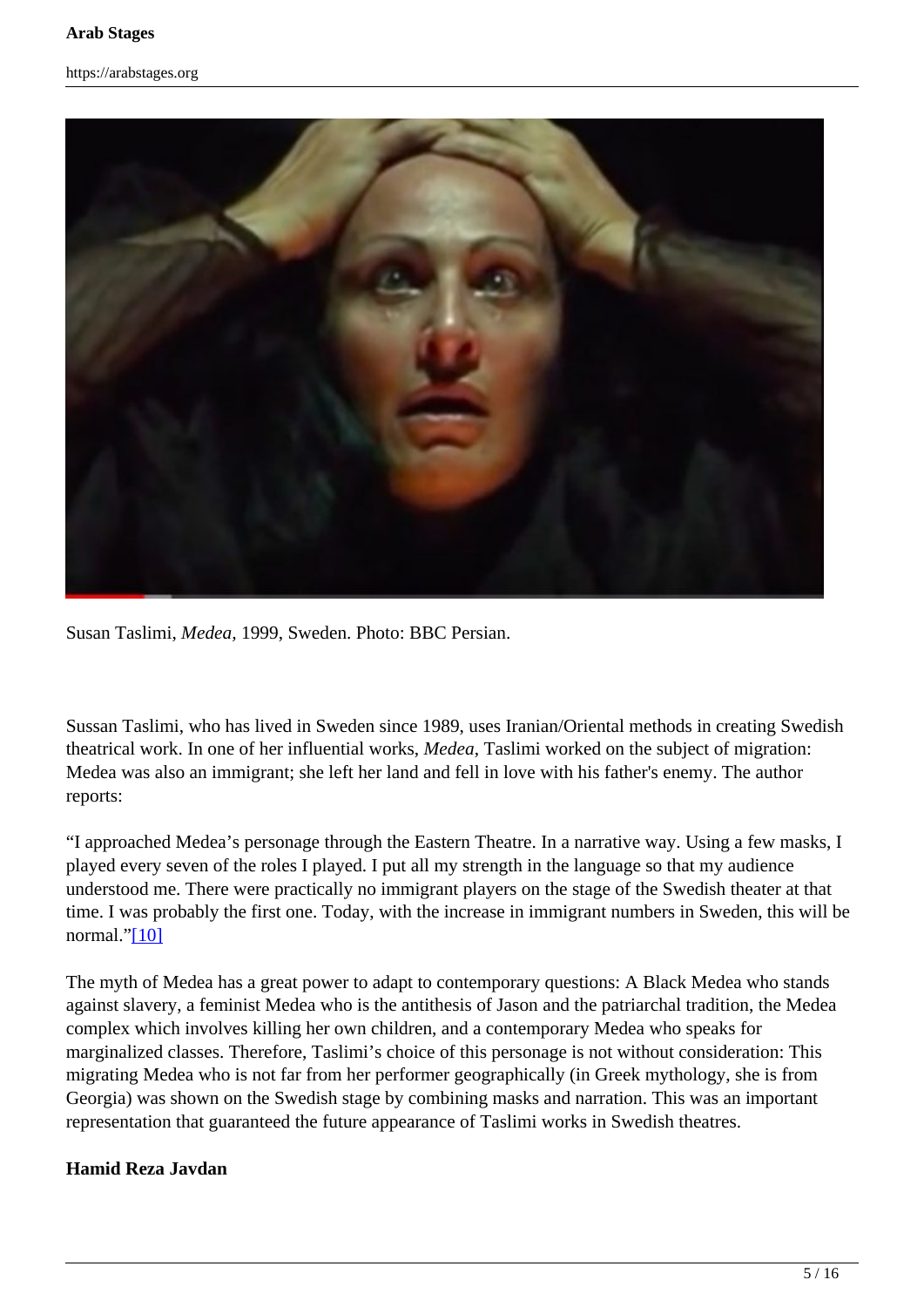The Japanese say that the mask is dormant when it is put down; it can be seen as a bit of inert matter that suddenly comes alive on the stage, thanks to the art of the actor. This is a magical operation, a transition from motionlessness to life, which creates very strong emotion. It gives rise to perhaps the strongest reaction that one can feel as a spectator, because something that did not exist, that was dead or asleep, begins to live. In English, the word mask gives the idea of something that hides, but for *Noh* theatre it means "the face that one puts on." The actor in Japan's tradition is generally considered as the most important component of the performance. Ariane Mnouchkine has stated that "It is true that an actor who believes himself hidden behind a mask is actually naked and helpless, because a real mask does not hide, it makes visible." [11]

Hamid Reza Javdan is an artist who has been influenced by many different ideas and approaches. The first of them, Iranian culture, dates back to his childhood. The others, from Commedia Dell'Arte, Mnouchkine at the Cartoucherie, *Noh* theater and Balinese dance, taught him the art of stage, song, dance and mask. The audience could see him evolving on the stage as his storytelling skills enchanted their hearts. For Javdan the mask is a traveling companion. It is the guide of the actor; it is his master. The values it brings to the actor are beyond calculation. "The mask, you have to follow it. You have to know how to be behind it, just like the musician behind his instrument. You must be its servant and keep its expressions while you are wearing it," he has said. $[12]$ 

![](_page_5_Picture_4.jpeg)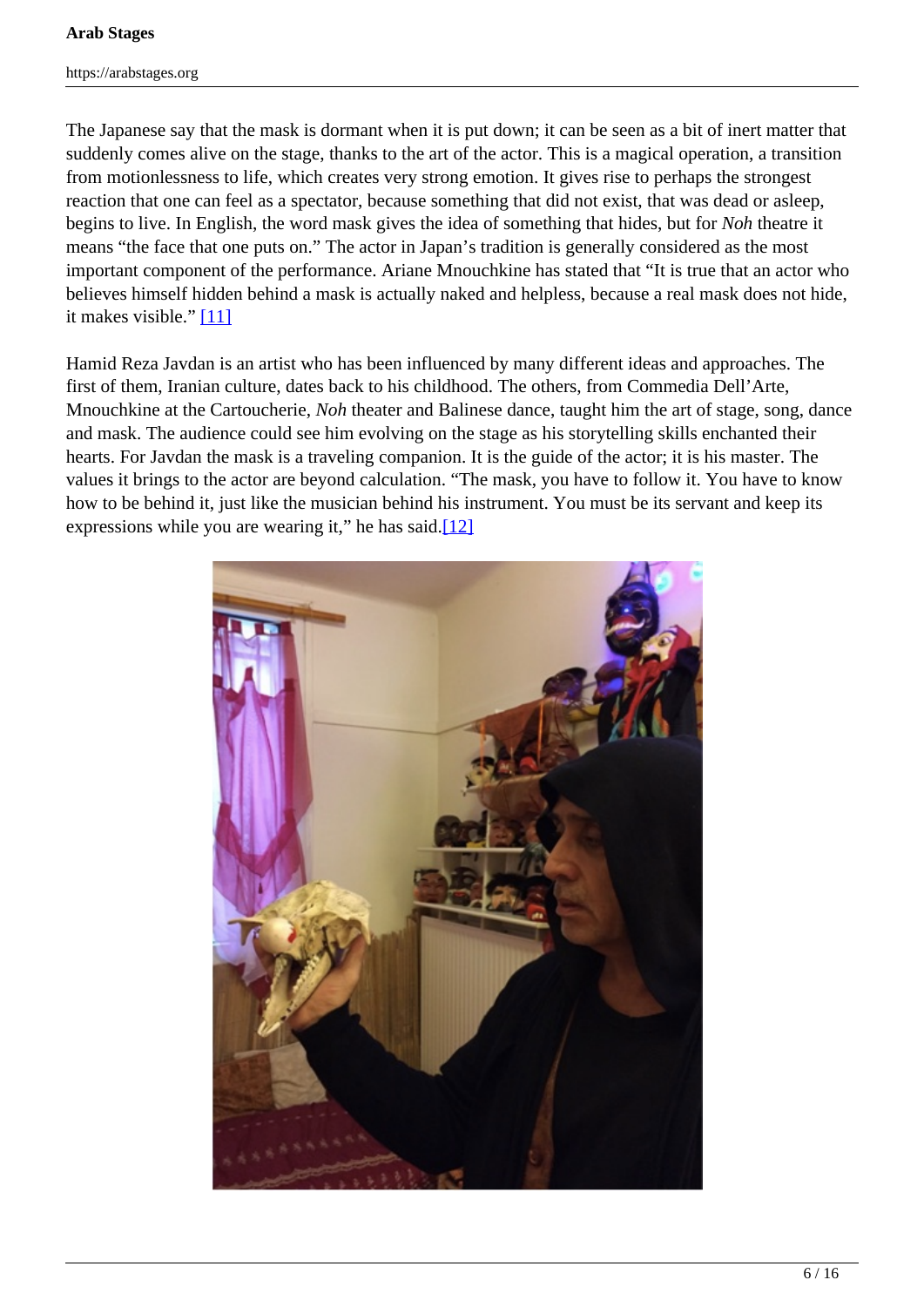#### **Arab Stages**

https://arabstages.org

Hamid Reza Javdan, *Masks,* 2018, Paris. Photo: Sepideh Shokri Poori.

Hamid Reza Javdan began his career in 1976 in Canada and then in the United States at the *Living Theater*. It was his mother who first engaged and seduced him with a simple mask bought from a market in Tehran; then in San Francisco he encountered *Commedia* masks, and at the Cartoucherie with Ariane Mnouchkine's *Théâtre du Soleil*, he continued his career as an actor and director*.* In recent years he has focused on his own theatre company, *Theatre Mâ*, presenting works in collaboration with renewed artists from around the world. He has also had roles in many movies, including *Syngué Sabour* (*The Patience Stone*, 2012) directed by Atiq Rahimi.

In the theatre, Javdan did a free adaptation of Attar's *The Conference of the Birds*, which was performed in France and Germany. The play was named *Un Jour dans la Prairie du Monde* (*One Day in the Prairie of the World*, *?? ??? ?? ?????? ????*, 2013) created along with music and masks. What seems important in this adaptation is the intercultural and universal aspects. The story opens in the Kingdom of China. One evening, Simorgh (?????), a legendary Persian bird, suddenly invades the sky. No bird has seen him yet. From his body falls a feather. The stir among the birds is so prodigious that their whispers run from the high mountains to the shores of the sea. After Simorgh's departure, each bird seeks the meaning of this omen. The world of birds becomes divided into two groups: that of the Happy birds and that of the Unhappy ones. The Blessed flourish and improve, while the Unfortunates languish inexorably. Regrettably, since they cannot have access to happiness, the Unhappy sink more and more into frightful torments! So, some of them, reluctantly, decide to fly to unknown regions, hoping to discover some Utopia, a cherished freedom elsewhere. One day, all these birds hear the message from Hoopoe (the symbol of prophecy). Then, excited, they come to the Prairie of the World where the Hoopoe awaits them; he says: "The truth is in the cage, and the lie in power." [13]

![](_page_6_Picture_5.jpeg)

Yoshi Oi?da, *Earth and Ashes*, 2012, Ope?ra de Lyon. Photo: Jean-Pierre Maurin.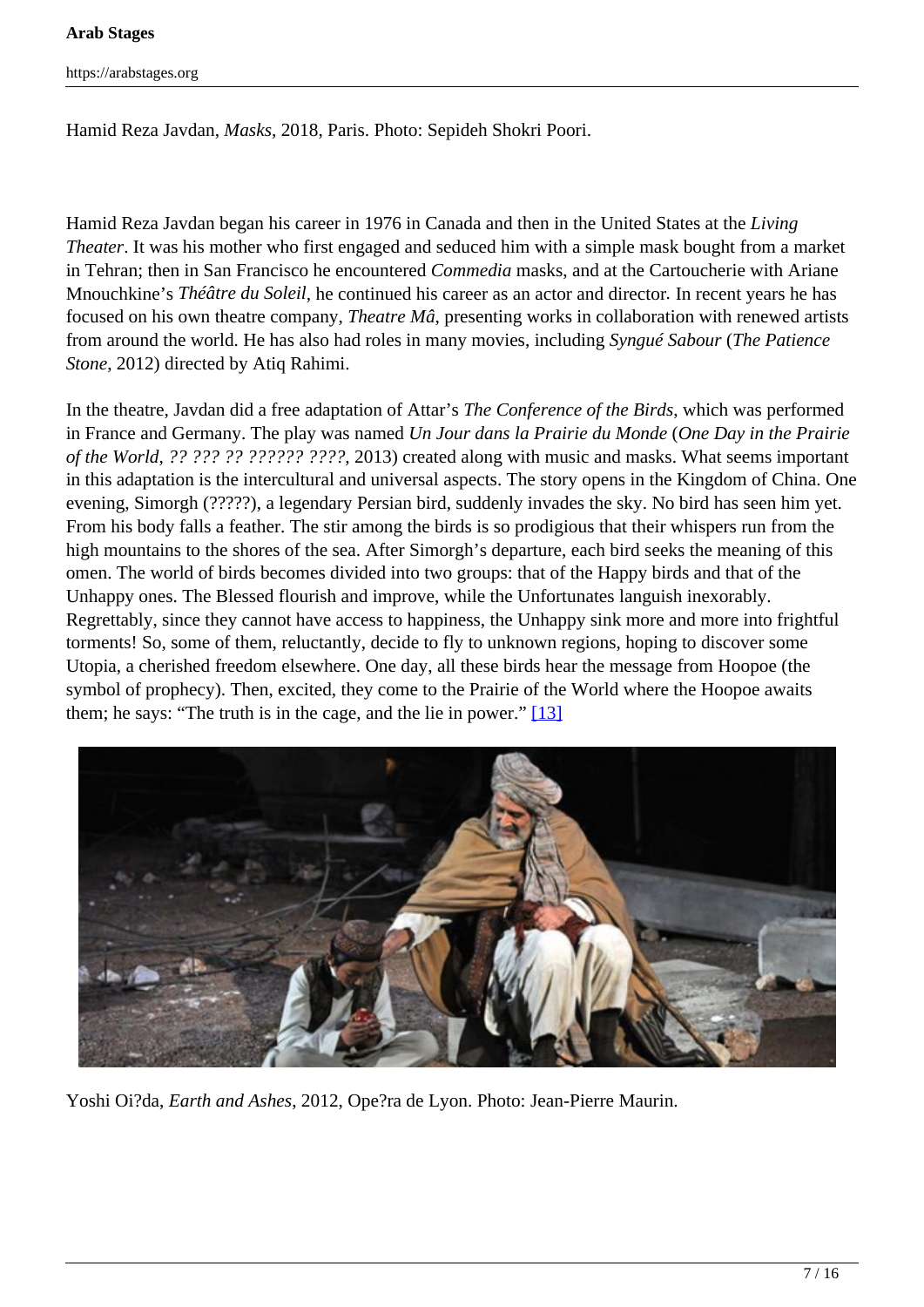For Javdan, the primary importance of the theatre is the actor because he leads the spectator to what the performance literally means. His experience as one who has also worked with Yoshi Oïda (in *Terre et Cendres*, *Earth and Ashes*, *??? ? ??????*, 2012) is very remarkable. In his various works devoted to acting techniques, Javdan has emphasized the actor's body and his power in controlling it. He is a masked actor who tries to be invisible. As Oïda has explained:

"In the kabuki theatre, there is a gesture which indicates "looking at the moon," where the actor points to the sky with his index finger. One actor, who was very talented, performed this gesture with grace and elegance. The audience thought: 'Oh, his movement is so beautiful!' They enjoyed the beauty of his performance, and the technical mastery he displayed. Another made the same gesture, pointing at the moon. The audience didn't notice whether or not he moved elegantly; they simply saw the moon. I prefer this kind of actor: the one who shows the moon to the audience. The actor who can become invisible." [14]

#### **Reza Jafari**

Although the intercultural theatre does not necessarily relate to the artist's exile, it has a principle that can be equated with art in migration: the combination of cultures. In this cultural integration, what is most important is the openness of the artist, who is trying to find a new language for communicating with his audience. In his book, *Theatre at the Crossroad of Cultures*, Patrice Pavis compares intercultural theatre to the hourglass:

"In the upper bowl is the foreign culture, the source culture, which is more or less codified and solidified in diverse anthropological, sociocultural or artistic modelizations. In order to reach us, this culture must pass through a narrow neck. If the grains of culture or their conglomerate are sufficiently fine, they will flow through without any trouble, however slowly, into the lower bowl, that of the target culture, from which point we observe this slow flow; The grains will rearrange themselves in a way which appears random, but which is partly regulated by their passage through some dozen filters put in place by the target culture and the observer."[15]

Here we can see the values of contemporary intercultural theater, trying to adapt and combine styles, techniques and diverse theatrical ideas. This is a form which attempts to create a constructive relationship with contemporary audiences.

Reza Jafari started his theatre career in Iran, before the Islamic revolution, in 1974. He came to Germany in December 1989 and was immediately involved in theatre work for children and adults. Jafari has been director of the *Chaos Theater* since 2004 in Aachen. In his company, he tries to use the people excluded from society, because he realizes that these young can find their identity through theatre works. "There were many who were convicted of crimes and sentenced to prison, but after 200 to 300 hours of work in this group, I have seen the impact clearly" said Jafari in a 2017 interview.[16] One of the main goals of the *Chaos Theater* is to gather actors from different nationalities with different colors, languages and beliefs, because what is important for its director is not the color nor the linguistic abilities of each actor but the theatre's message itself.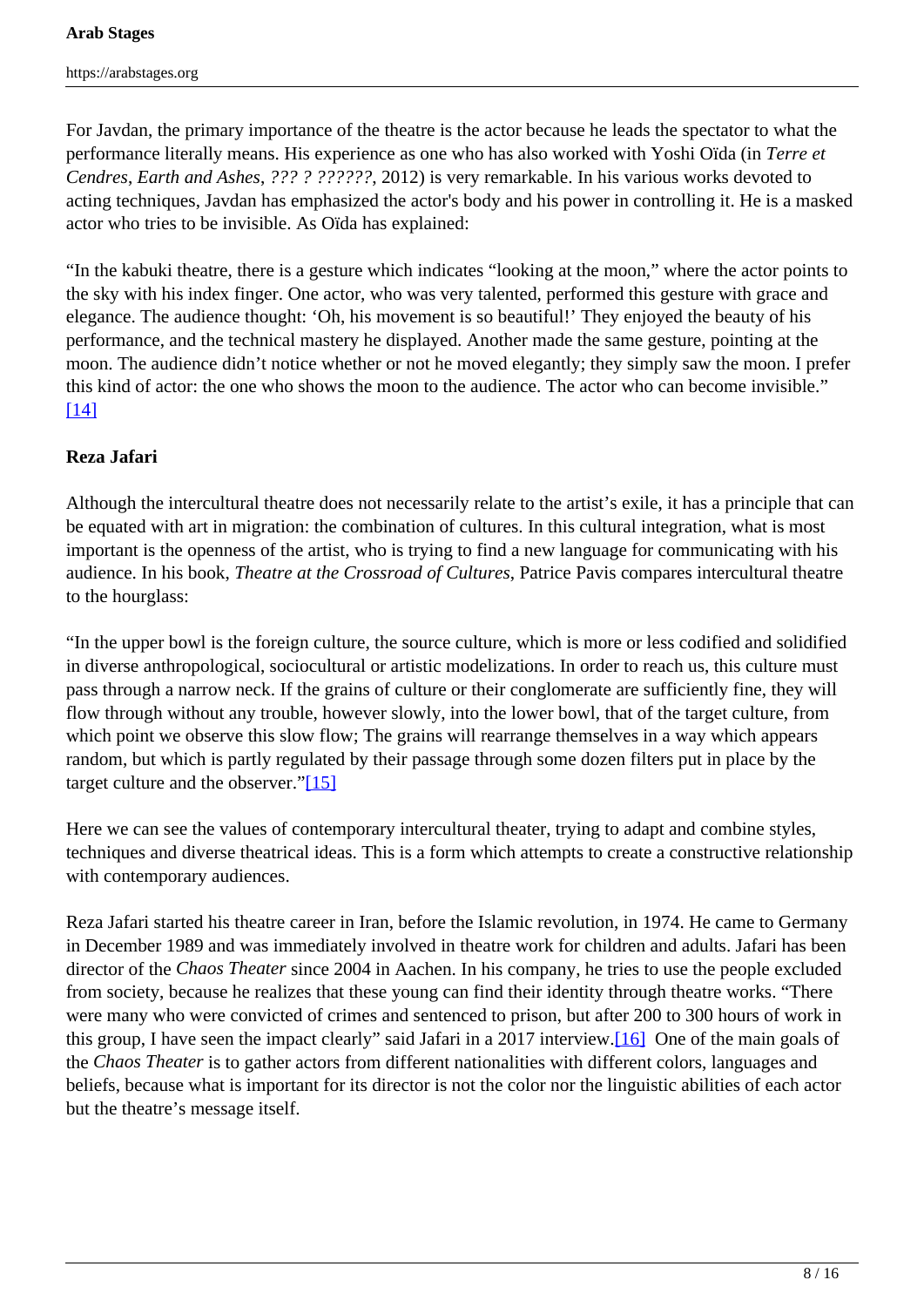![](_page_8_Picture_2.jpeg)

Reza Jafari, *Holy War,* 2017, Aachen. Photo Martin Von Hehn.

*Holy War* (*??? ????*, 2017) is one of the recent works of the *Chaos Theatre.* It is an adaptation from *Another World*. In this book, based on her research on Guantánamo prison, writer Gillian Slovo created an interview-driven account of the Islamic State's practices and its appeal to young Europeans. Jafari's adaptation is the story of three teenagers living in Germany who join the terrorist group of the Islamic State (ISIS). Also, a Yazidi woman narrates her experiences of captivity by ISIS's and her frequent sexual assault (a rape scene is shown by a dance sequence.). The narrators are all women; the mothers who have experienced their children's move from a democratic country (Germany) to the ISIS's camp. Jafari has always tried to highlight the role of women in his plays, in reaction to the practices in his country of origin, where women have always been discriminated against.

Another recent play by this company is an adaptation of Heinrich Böll's *The Lost Honor of Katharina Blum* (*????? ?? ?????????? ??????? ????*, 2018). A divorced woman is arrested after a meeting with a man because he is a member of an outlawed group and the police are in search of him. Throughout the interrogation, the police, in collaboration with the prosecutor, are busy exploring the innermost aspects of the woman's life. Meanwhile, the newspapers also play a huge role in making Katharina appear guilty in the public opinion. The story takes place in Germany in 1974, the period of the activities of the Baader-Meinhof Group or the Red Army Faction. In this play, Jafari adds a new personage to the story of Heinrich Böll: an elderly man sitting quietly during many of the scenes, listening carefully and notes. In the middle of the play, the spectator is informed that he is the father of Katarina. In the scene when Katarina is sitting in the corner of her cell, she performs some songs, all based on poems written by Reza and then translated into German.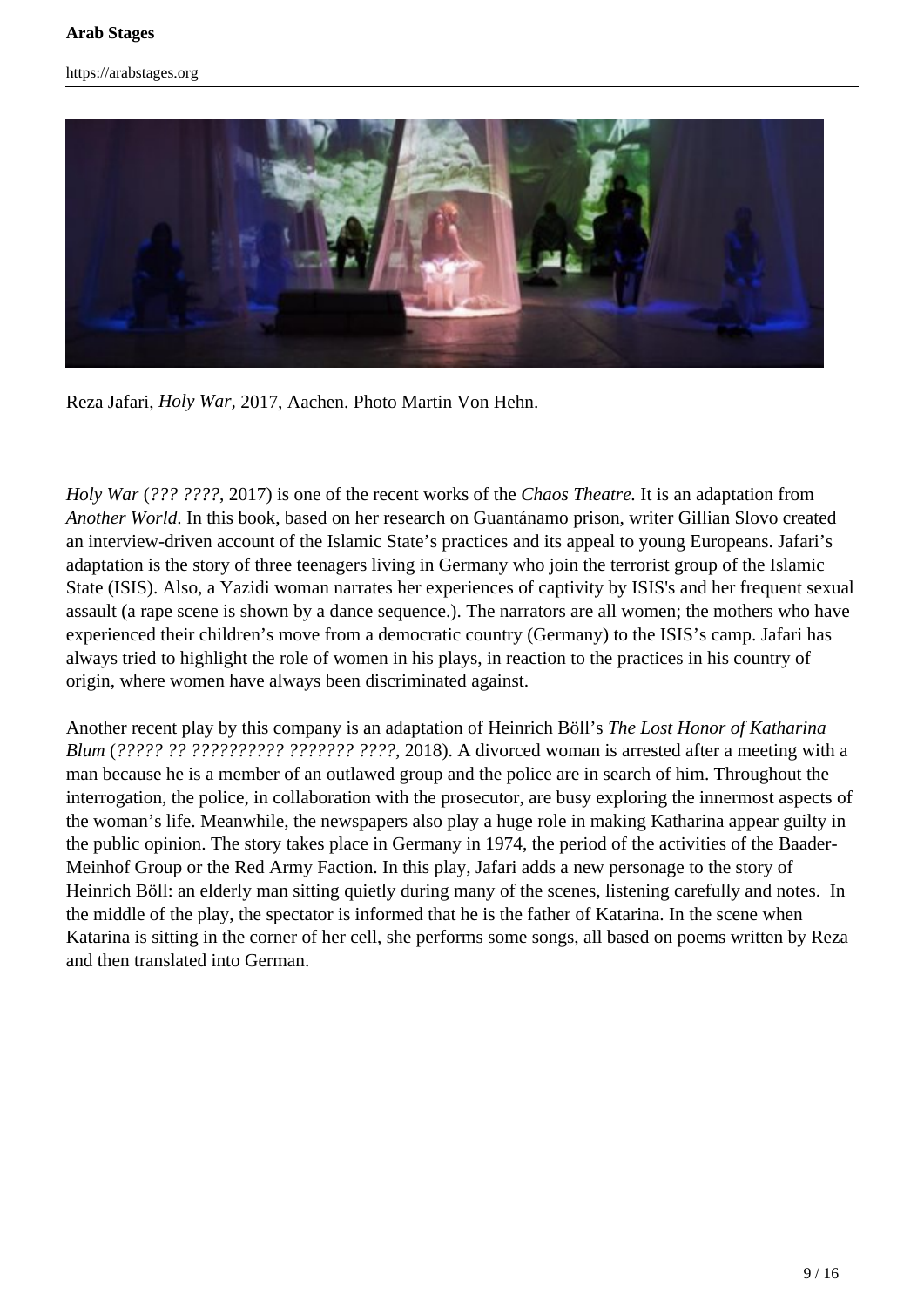![](_page_9_Picture_2.jpeg)

Reza Jafari, *The Lost Honor of Katharina Blum*, 2018, Aachen. Photo: Martin Von Hehn.

Reza Jafari's adaptation is relevant not only to events in 1974 Germany but also to issues in Iran today. Referring to the suicide of several prisoners in Iran's jails during the recent protests (January 2018), Jafari says: "These are lies that are given through Iranian media to the people, which is one of my reasons for choosing this text." [17] He always tries to relate the text to his own country, because one of the most significant problems in Iran is censorship, linked to violence and the defamation of human rights. Jafari is often inspired by Brecht's Alienation Effect. Thus, the German spectator realizes something that cannot be seen in other theatres, and that is the references to Iranian culture which the director of *Chaos Theatre* presents.

For Reza Jafari this is "the smallest thing he can do for his compatriots to prove that, although he has been in exile for 30 years, but his culture has not gone away."[18] He believes in the theatre and in human beings. He states that, as long as the Islamic Republic is in power, he will never be able to perform his works in Iran, because, "In my opinion, the biggest insult to an exiled artist living in Europe, is to ask his actress to wear a scarf over her head. This is a direct insult to the woman and to me, and a great example of censorship."[19]

#### **Soheil Parsa**

Using the concept of "empty space," minimalist staging, emphasis on the pure presence of the actor as the main element of the theater, semantic lighting, representation of Iranian texts in English inspired by western theatre techniques, in another word, a cultural blend, are some of the features of *Modern Times,* an interdisciplinary theatre company formed in 1989 by Soheil Parsa and Peter Farbridge.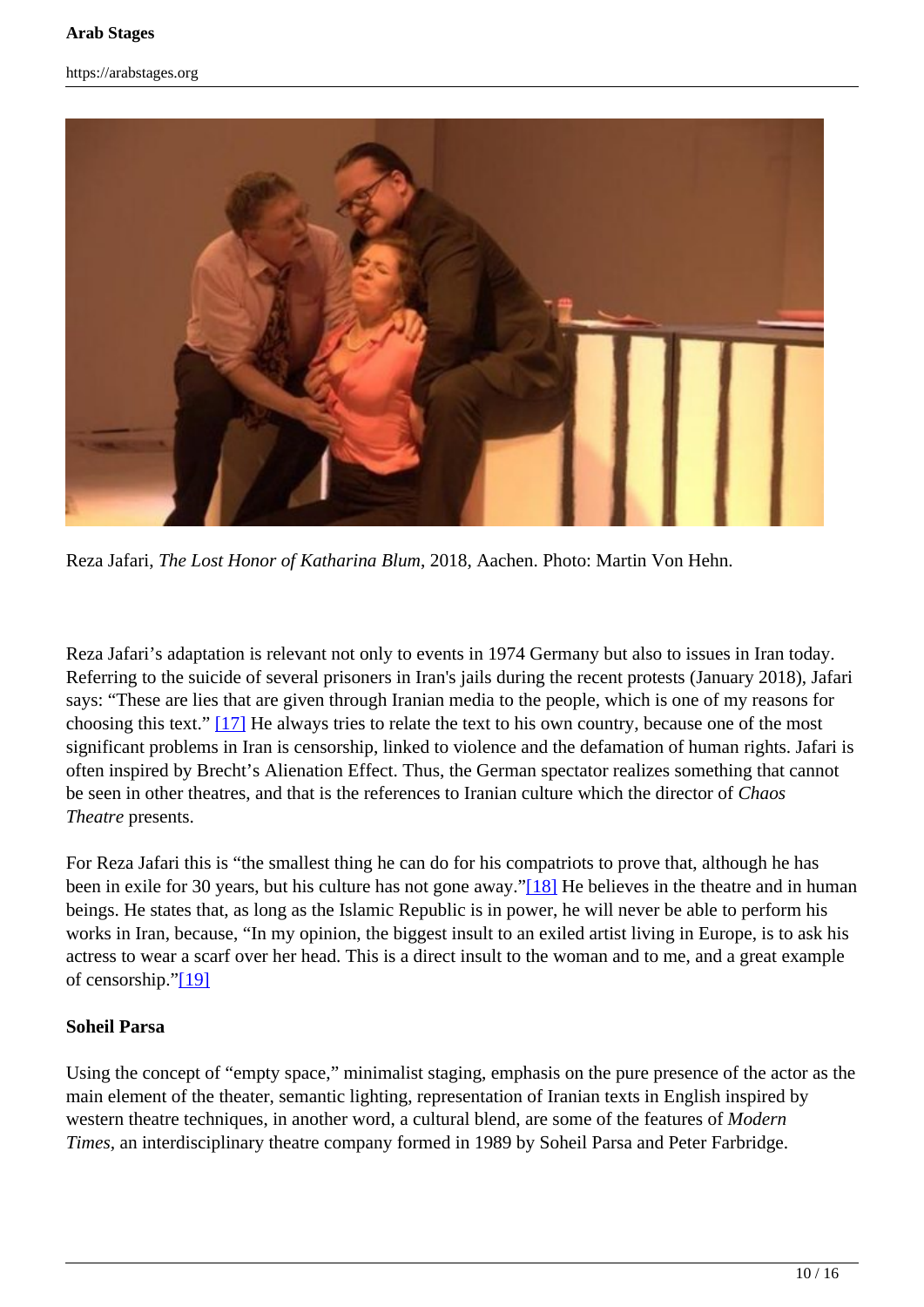How to eliminate violence? How can we see the power of cultural roots? And how can a nation overcome its history and seek to cure its suffering? These are some questions that Parsa's works try to answer. What is attractive in Parsa's creation is the fluidity and the blending of interdisciplinary elements. His theater addresses its social, political and cultural concerns not in slogans or propaganda, but in a very quiet and effective context: it is a theatre that participates as an interventionist. This intervention reflects the cultural boom of Parsa: an image of the multicultural nature of his motherland (Iran) as well as the cultural diversity of his host country (Canada). Parsa's theatre could be considered as interventionist because, like the works of William Kentridge, a South-African director, they "are full of engagement with the committed discourse, and no direct personal expression or a particular political obligation."[20] In another word, his works are not only a set of interdisciplinary techniques (for purely aesthetic purposes) but also a reflection of the reality that reveals the experiences of Parsa as an émigré.

![](_page_10_Picture_3.jpeg)

Soheil Parsa, *Hallaj,* 2011, Toronto. Photo: John Lauener.

In his play, *Hallaj* (2011), which had a major difference from the historical personage, Farbridge played the role of Hallaj, a Western white man with contemporary clothing. In addition, the issue of Hallaj's migration is similar to the current situation. The historic Hallaj was born in Iran and traveled from Mecca to the Far East, where he was introduced to Buddhist teachings; finally, he reached Baghdad when he was about sixty-years-old and sentenced to death. However, in this production, Hallaj is a young man and not very much involved in mystical or spiritual affairs. He has maybe one point in common with the famous Hallaj: no fear of death. This could be interpreted as a sign of faith, like an exile who tries to find a better and free life and has no fear even of death. *Hallaj* was presented in the form of flashbacks to his life; he is a traveler who to one critic seemed "like a cross between Jesus and Gandhi."[21]

# **Shahrokh Moshkin Ghalam**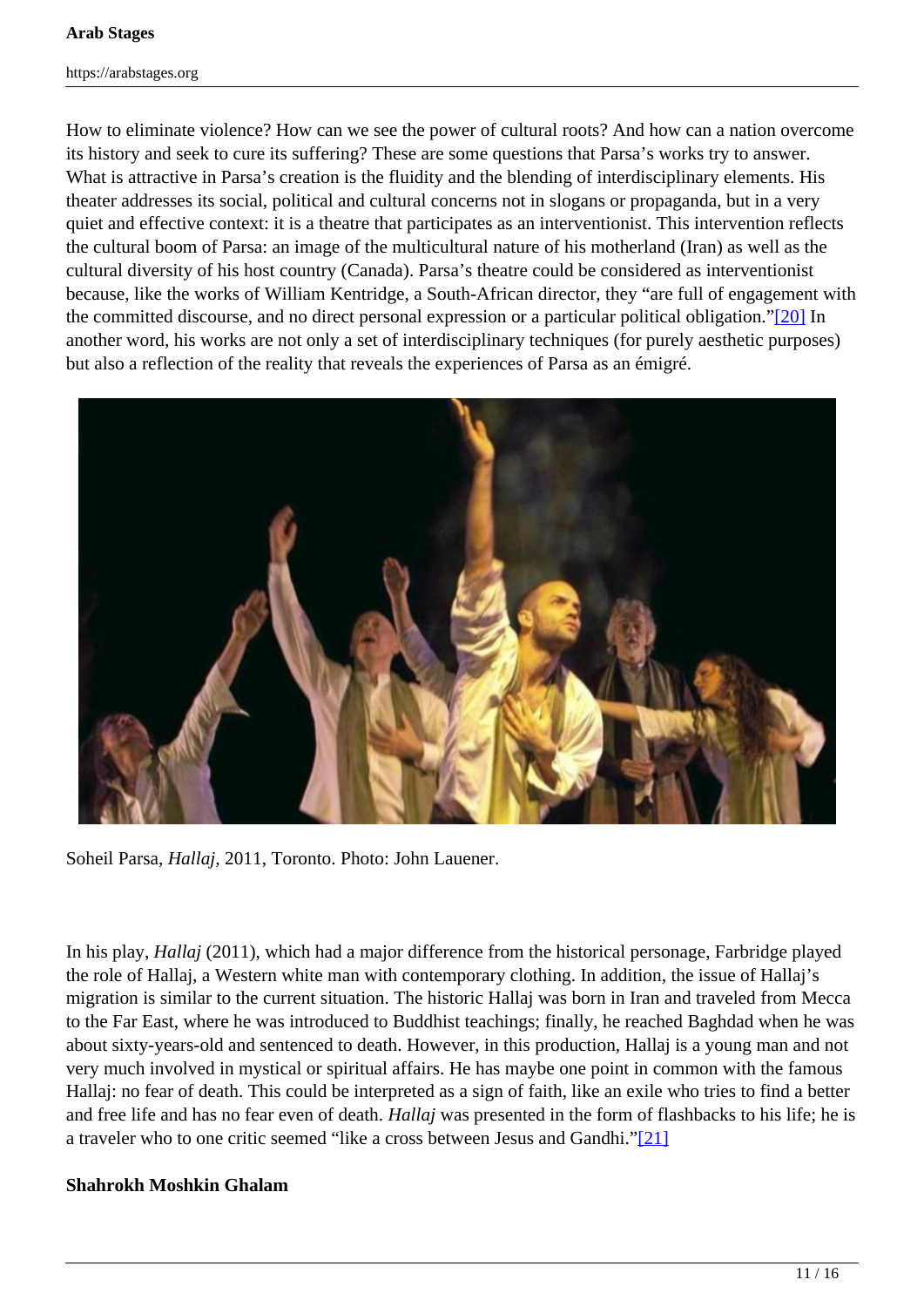Though the art of dance has existed alongside the theatre as one of the oldest arts in the world, the dancetheatre (professionally) culminated in the twentieth century with the formation of German Expressionism. Among the most prominent artists in this field are the German Pina Bausch and French Maguy Marin, whose works fluctuate between dance and theatre. The dance-theatre is an artistic mix. It is dance because its language is music and its significance obtained through the rhythmic range of the muscles; while at the same time it is theatre, because it has both a formulation of personage and some dramatic situations. This interdisciplinary combination provides a great opportunity for its creator. He/she can convey the ideas to the audience without verbal dialogues and only through body language. Most of Shahrokh Moshkin-Ghalam's works are influenced by interdisciplinary viewpoints. An example is the performance of *Sohrab and Gordafarid* (*????? ? ????????*) (2009), which was created with two personages. The dancers' bodies were semi-topless and attracted the audience to its movements. There was a blend of flamenco dance, inherently matched with men's energy, as well as the mechanical movements of Baris dance also traditionally performed by men. These actions make an allusion to the battle of Sohrab and the travesty Gordafarid, who tried to defend her territory. The performance, regardless of its Persian references, could communicate with every audience because the verbal language lost its prominence and the meanings were transferred through dance.

![](_page_11_Picture_3.jpeg)

Shahrokh Moshkin Ghalam, *Sohrab and Gordafarid,* 2009.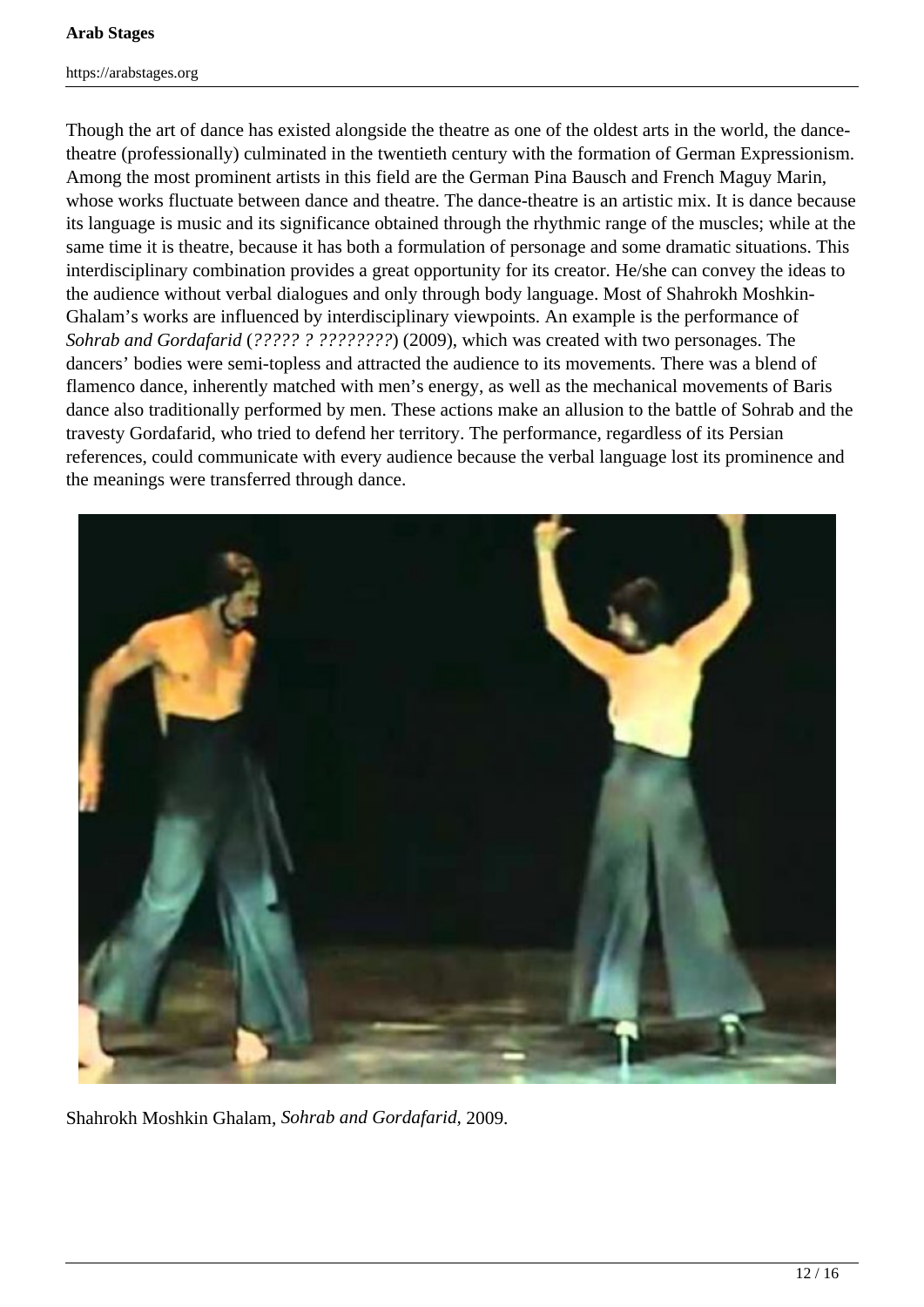Dance can be a resilient art because it moves toward life. All the movements of the dancer are based on her/his resistance to stagnation. Now, this physical struggle can become a politico-social expression in the context of Iranian culture. For present-day Iran, women's dancing is forbidden and in traditional Iran, men's dancing was considered unconventional, Moshkin-Ghalam's choreographies create resistance against both. Moreover, his body is a mixture of different cultures; it is also an exiled body because it cannot perform in his homeland.

#### **Conclusion**

The study of theatre in exile can open a new horizon in cultural and political studies. It is also a worthy opportunity to understand the interdisciplinary phenomena that have grown considerably in contemporary art. To analyze works in exile means to study the multicultural identity of the artist. Likewise, these works can be highly biased and engaged in propaganda, or at the same time as they achieve their enlightening commitment (which is not necessarily political), they can also remain loyal to the political commitment (which is not dogmatic but more critical). To accomplish this goal, the adaptation of classical texts and their updating in the interdisciplinary context is a very appropriate and influential approach. The artists mentioned in this essay have each succeeded in some way in advancing this goal; they have been able to apply theatre as an interventional factor. They seek to demonstrate that they are still alive and involved in the process of creation. What seems important is to "show the moon to the audience."

**Sepideh Shokri Poori** *is a Ph.D. Candidate in Theatre Studies and Performing Arts at Laval University (Quebec, Canada). Since January 2015, she has been preparing her thesis under the direction of Dr. Liviu Dospinescu, associate professor at Laval University. Her dissertation is entitled "Iranian theatre as Means of Intervention in post-revolutionary years (1979- )." She has published critical articles (Both in French and English) in the field ("Iranian Theatre as Means of Intervention: The Intercultural discoures in Hey! Macbeth, only the first dog knows why it is barking!") and translated theoretical books and plays, including Reading Theatre by Anne Ubersfeld, S/Z by Roland Barthes, Serendipities by Umberto Eco, and Situation Vacant by Michel Vinaver. She is now a researcher in SeFeA Theatre Laboratory, at Sorbonne-Nouvelle University (Paris 3, France). Shokri has artistic experience (author and dramaturg) often inspired by her research interests.*

[1] Georges Banu, *La scène surveillée: essai*, Arles, Actes Sud, 2006, p. 7, (« Le temps du théâtre »).

[2] The *Shahnameh*, also transliterated as *Book of the Kings* is a long epic poem written by the Persian poet Ferdowsi between c. 977 and 1010 CE and is the national epic of Greater Iran.

[3] Yannis Kiourtsakis, "Patrie, exil, nostos," *Sens Public*, March 3, 2012, http://www.senspublic.org/article920.html. Accessed February 9, 2018.

[4] Marie-Claude Hubert, *Les grandes théories du théâtre* (Paris: ARMAND COLIN, 2010), 23. Author's translation.

[5] Bertolt Brecht, *Dialogues d'exilés: Suivi de Fragments* (Paris: L'ARCHE, 2006), 3.

[6] Ibid., 9.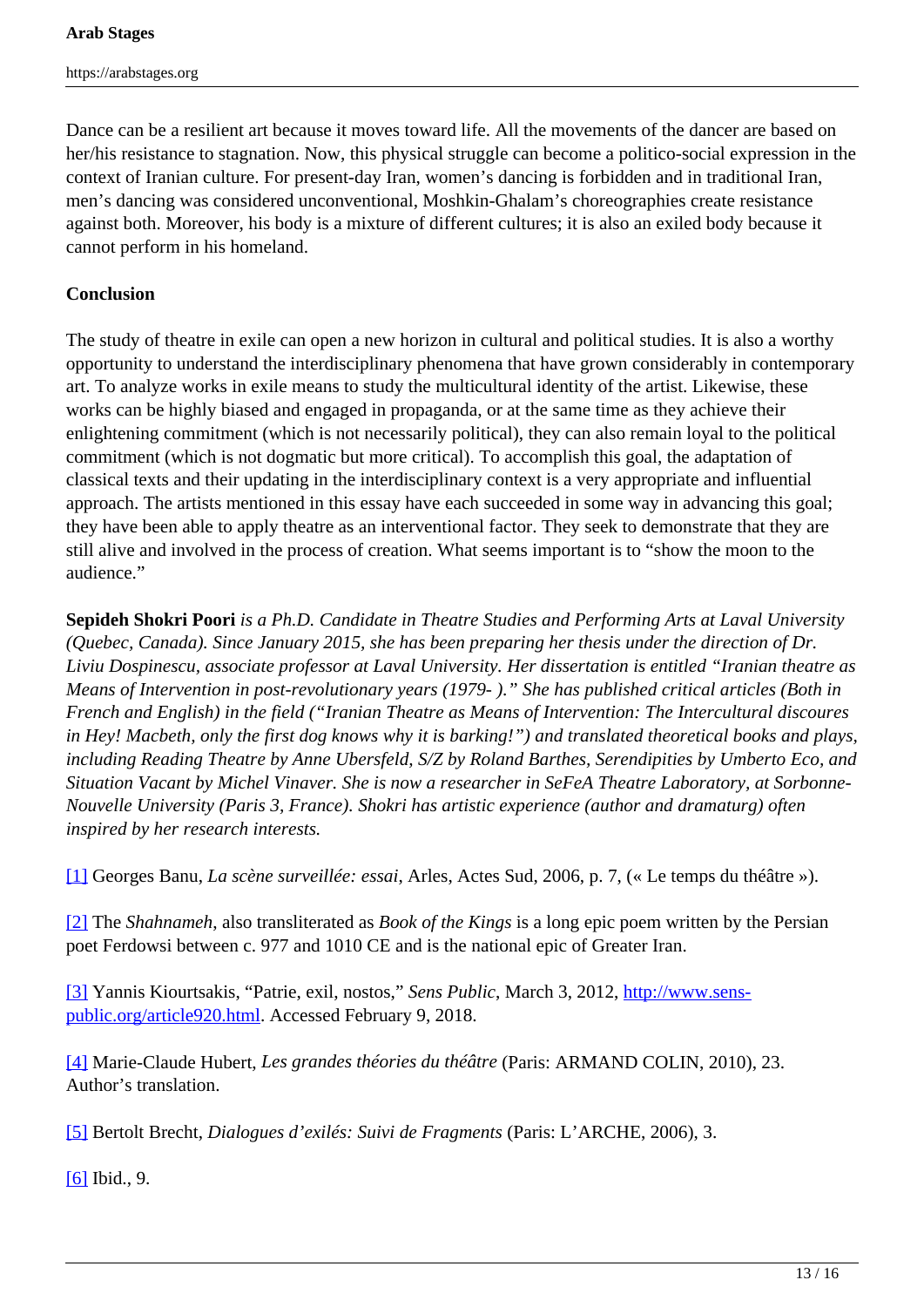[7] Samuel Beckett, *L'innommable*, (Paris, Les éditions de Minuit: 2015), 160.

[8] Umberto Eco, *Serendipities: language et lunacy*, (New York, Columbia Univ. Press: 2014), 39.

[9] Jacqueline Amati-Mehler, "La migration, la perte et la mémoire," *Ela. Études de linguistique appliquée* no 131, no. 3 (2003): 329–42.

[10] vista.ir, « ???? ??????? ???? ?????? ?? ????? ?? ???? / 320198 », [En ligne : http://vista.ir/article/320198]. Consulté le25 février 2018.

[11] "Un vrai masque ne cache pas, il rend visible," https://www.theatre-du-soleil.fr/fr/a-lire/un-vrai-masque-ne-cache-pas-il-rend-visible-4147. Accessed April 30, 2018.

[12] «Les dits parfumés d'Hamid Reza Javdan», interviewed by Patrick Navaï, Paris, P.2.

[13] Ibid., 4.

[14] Yoshi Oïda, *The Invisible Actor*, (New York, Routledge: 1997), Preface, Viii.

[15] Patrice Pavis, *Theatre at the Crossroads of Culture*, (London; New York: Routledge, 1992), 4.

[16] Deutsche Welle (www.dw.com), « ??? ????? ????? ???? ?????? ?? ???? ???????? ?? ??? ???? | DW | 12.06.2017 », http://www.dw.com/fa-ir/. Accessed April 29, 2018.

[17] Deutsche Welle (www.dw.com), « ??????? ?? ?? ?????????? ?? ????? ?????? ?? ???? ????? ??? | DW | 04.03.2018 », http://www.dw.com/fa-ir/. Accessed April 29, 2018.

[18] Ibid.

[19] Ibid.

[20] Liviu Dospinescu, « Vers un nouveau théâtre politique: William Kentridge et les discours transculturels ».

\_\_\_\_\_\_\_\_\_\_\_\_\_\_\_\_\_\_\_\_\_\_\_\_\_\_\_\_\_\_\_\_\_\_\_\_\_\_\_\_\_\_\_\_\_\_\_\_\_\_\_

[21] J. Kelly Nestruck, "Only a Perfect Martyr Mars the Beautiful Tale of Hallaj," https://www.theglobeandmail.com/arts/theatre-and-performance/only-a-perfect-martyr-mars-the-beautifultale-of-hallaj/article630113/. Accessed April 10, 2016.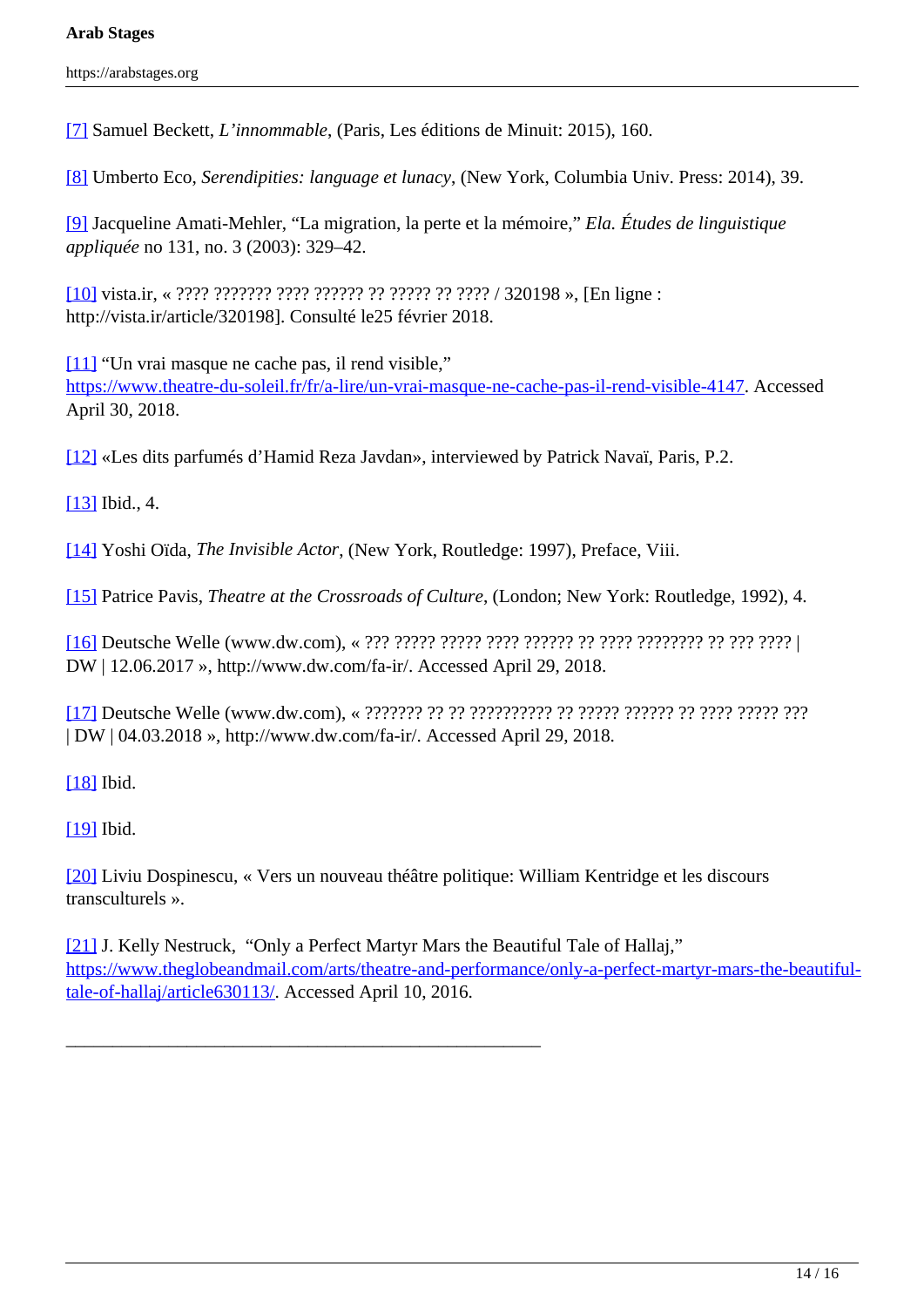![](_page_14_Picture_2.jpeg)

Arab Stages Volume 8 (Spring 2018) ©2018 by Martin E. Segal Theatre Center Publications

**Founders:** Marvin Carlson and Frank Hentschker

**Editor-in-Chief:** Marvin Carlson

**Editorial and Advisory Board:** Fawzia Afzal-Khan, Dina Amin, Khalid Amine, Hazem Azmy, Dalia Basiouny, Katherine Donovan, Masud Hamdan, Sameh Hanna, Rolf C. Hemke, Katherine Hennessey, Areeg Ibrahim, Jamil Khoury, Dominika Laster, Margaret Litvin, Rebekah Maggor, Safi Mahfouz, Robert Myers, Michael Malek Naijar, Hala Nassar, George Potter, Juan Recondo, Nada Saab, Asaad Al-Saleh, Torange Yeghiazarian, Edward Ziter.

**Managing Editor:** Ruijiao Dong

**Assistant Managing Editor:** Alexandra Viteri Arturo

#### **Table of Contents**

#### **Essays**

- Theatre Elsewhere: The Dialogues of Alterity by Sepideh Shokri Poori
- Contemporary Arab Diasporic Plays and Productions in Europe and the United States by Marvin Carlson
- On *Ajoka*: An Interview and In Memoriam by Fawzia Afzal Khan

#### **Reviews**

- A Space to Meet and Share: A Corner in the World Fest 3 from Istanbul by Eylem Ejder
- *The Wind in the Willows* Makes It to KSA by Areeg Ibrahim
- Documentary Theatre in Egypt: Devising a New Play in Cairo by Jillian Campana and Sara Seif
- Boundaries of History, Memory and Invention: Laila Soliman's *ZigZig* in Light of Absence of